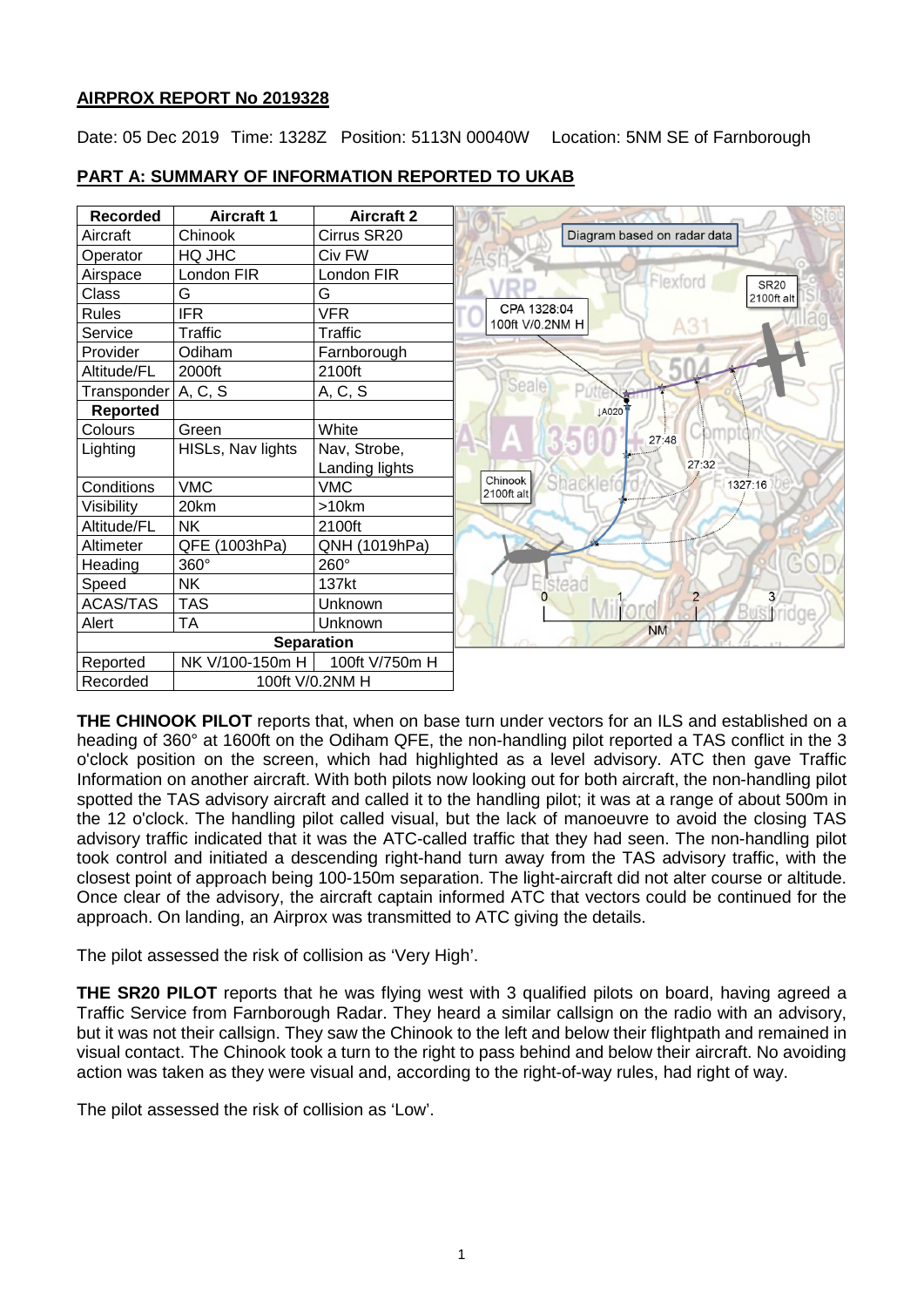

**THE ODIHAM APPROACH CONTROLLER** reports that they were controlling one aircraft in the Radar Training Circuit and operating SSR-alone. On this particular radar circuit, the pilot had requested a practise No Compass No Gyro (NCNG) for ILS RW27. When the aircraft was on the downwind leg, the controller talked to Farnborough about a possible conflicting aircraft routing SW though the approach lane. They were told that the aircraft would be maintaining heading at 2400ft on the Farnborough QNH of 1019hPa. The aircraft was indicating slightly below that on the controller's radar, but not significantly. The Chinook was at a height of 1600ft on the Odiham QFE of 1004hPa, equivalent to 2100ft on the Farnborough QNH. The controller passed Traffic Information to the Chinook pilot when the other aircraft was approximately 8NM to the NE; the pilot was not visual. At about 10 miles from the airfield, he instructed the Chinook pilot to turn more northerly to keep a reasonably tight pattern, intending to keep the Chinook south of the conflicting aircraft. However, with the slower return rate of SSR, the aircraft was seen to overshoot the intended flight path. They re-issued Traffic Information at 2NM and the pilot replied that he was visual, so the controller left him to continue steady until past the other aircraft. The Chinook pilot reported that the traffic passed his nose at about 150m; he took avoiding action and declared an Airprox. After the incident he cancelled his NCNG and completed the ILS successfully.

The controller perceived the severity of the incident as 'Low'.

**THE ODIHAM ATCO I/C** reports that, at the time of the event, he was covering the Talkdown position. The Approach controller had a Chinook on frequency conducting NCNG on an IFR approach for the ILS to RW27. A conflicting aircraft was identified by the controller; it was squawking a Farnborough code and was indicating 100ft above the Chinook, so the controller called Farnborough for Traffic Information. The controller passed Traffic Information to the pilot and continued the approach on a downwind leg. The next time the ATCO I/C saw the Chinook, the two aircraft were approximately 3NM apart with the Chinook still on the downwind leg. The Approach controller turned the Chinook onto a northerly track; at this point the aircraft were approximately 1.5NM apart and he prompted the controller to call the traffic again to the Chinook pilot. The controller complied and the pilot of the Chinook called visual. About 30sec later, the Chinook was observed to be turning onto a westerly heading [in fact, an easterly heading] and the pilot reported that he was turning to avoid the conflicting traffic. The pilot cancelled his NCNG and asked for a heading to intercept the ILS. Once established, the pilot informed the controller that he was filing an Airprox.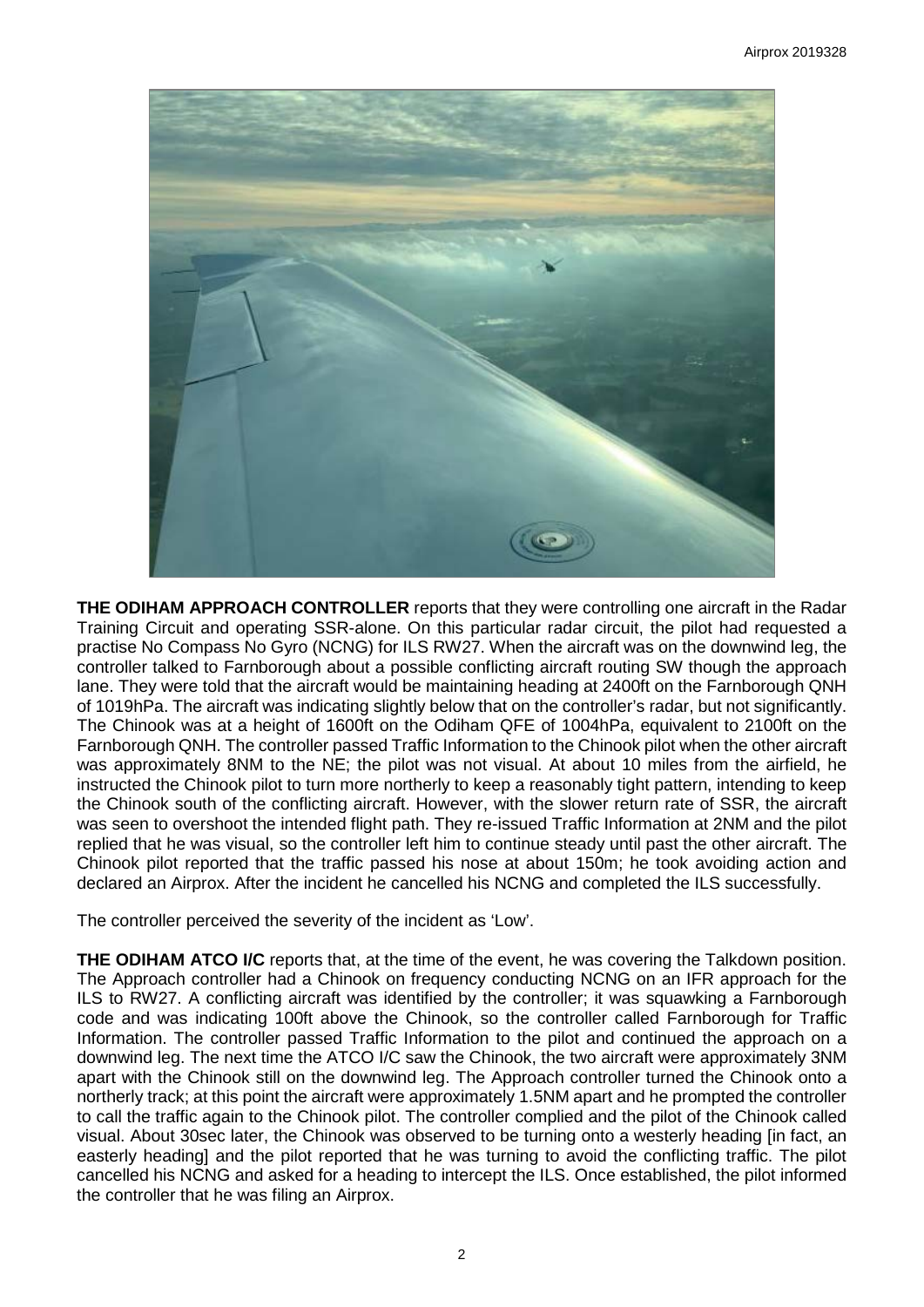**THE FARNBOROUGH APPROACH CONTROLLER** reports that they were working Approach and LARS W band-boxed. Traffic complexity was moderate, with extra workload caused by the Odiham traffic pattern being active and the subsequent coordination required. At the time of the Airprox, RT loading was high. While they were working Approach traffic inbound, they were also working other LARS traffic, including an SR20 whose pilot had requested a Traffic Service on LARS W. They asked the pilot his routing and asked if he could report if he needed to climb above 2400ft against the inbound traffic, to which the pilot agreed. As part of coordination on Farnborough outbound traffic against the Odiham pattern traffic, Traffic Information was passed to Odiham Approach on the SR20 which was about 3NM SW of OCK. At the time, the Odiham pattern being active and the presence of an aircraft to cross the climb-out lane necessitated quite a bit of coordination with Odiham and changing of departure instructions with Tower and, as a result, the controller had a short-term increase in workload and RT/landline loading. They continued vectoring traffic inbound above and around the Odiham pattern traffic and departing Farnborough traffic. When they next scanned the SR20, they were very surprised to see that Odiham had turned their Chinook traffic on to base-leg and into direct conflict with the SR20, to the point that the radar returns were only about 0.5NM apart. The controller immediately passed Traffic Information and repeated it shortly thereafter as the pilot did not initially respond, but by this point the aircraft had passed each other. They were informed the next day that the Chinook pilot had reported an Airprox.

#### **Factual Background**

The weather at Farnborough was recorded as follows:

METAR EGLF 051320Z AUTO 22011KT 9999 NCD 08/06 Q1019=

#### **Analysis and Investigation**

#### **NATS Unit Investigation**

UKAB Note - radar screenshots are taken from the ATSI report to avoid duplication.

The Cirrus SR20 pilot was working LARS W with a Traffic Service, squawking 0431. The Chinook pilot was working Odiham Approach, being vectored for an instrument approach to RW27 and squawking 3650. The LARS W controller was band-boxed with Approach and the traffic loading was medium with two inbounds and an outbound from Farnborough, and 4 LARS tracks (Figure 1).



Figure 1 – 1323:41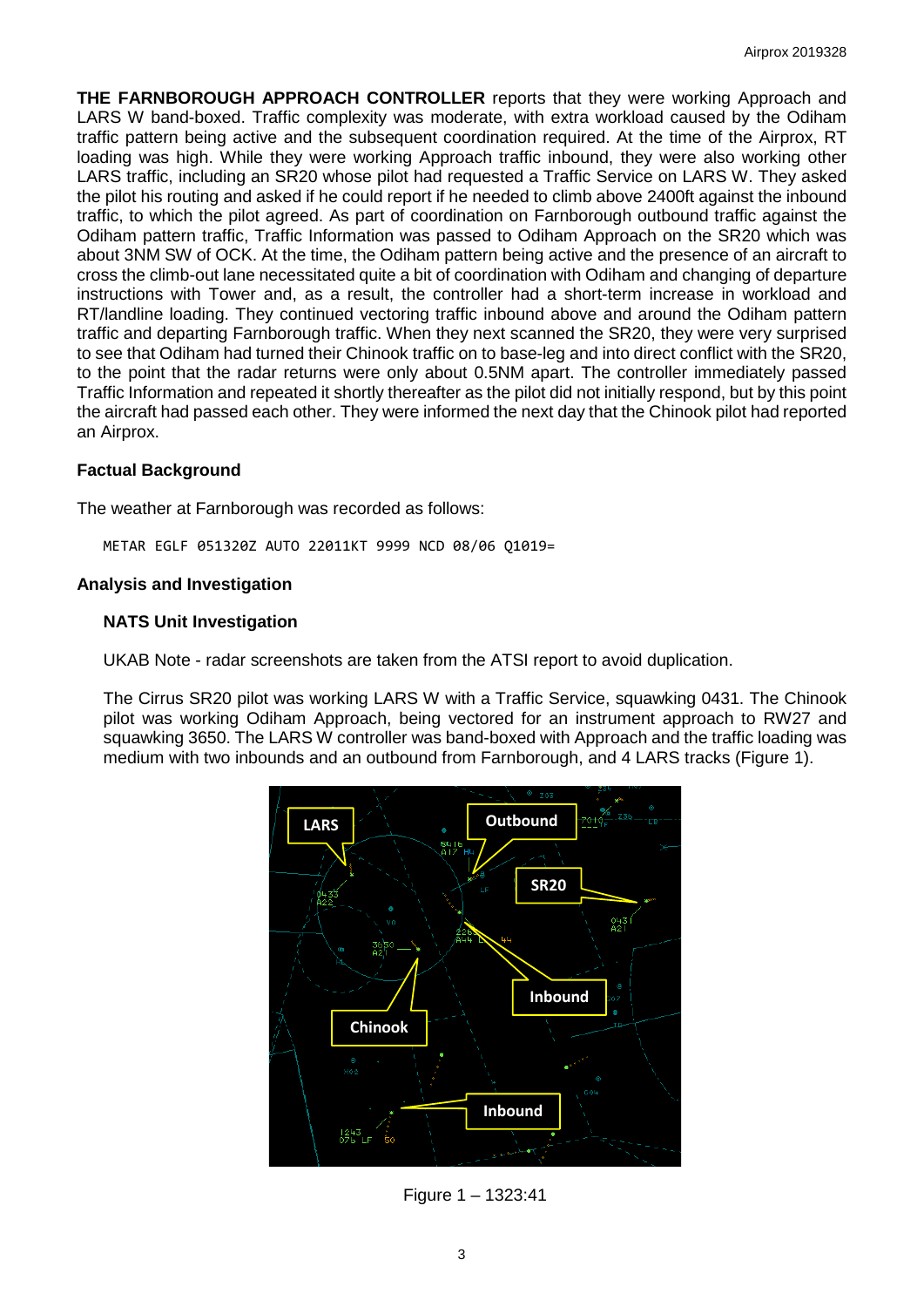At 1325:40, the LARS W controller telephoned Odiham Approach to co-ordinate the Chinook against a Farnborough departure and, while on the telephone, the Odiham controller requested Traffic Information on the Cirrus:

|                       | ODI APP – "Ok, no problem, can I get Traffic Information on your 0431 (the Cirrus) south-<br>westerly?" |
|-----------------------|---------------------------------------------------------------------------------------------------------|
|                       |                                                                                                         |
|                       | FARN APP – "0431, maintaining 2400ft to the south-west, to Newquay"                                     |
|                       | ODI APP - "2400ft, south-west, on that track"                                                           |
| FARN APP $-$ "Affirm" |                                                                                                         |
|                       | ODI APPP $-$ "Thank you"                                                                                |

The Cirrus continued on a south-westerly track as Odiham Approach vectored the Chinook downwind. The workload of the LARS W controller increased because they had another departure and aircraft requesting to leave the frequency (Figure 2). Traffic Information was not initially called to the Cirrus pilot on the Chinook, but was passed by the LARS W controller at 1327:56 *"[Cirrus C/S], traffic to the South of you, range half-a-mile, northbound, type rotary, 2000ft".* The Cirrus pilot did not reply to this transmission (Figure 3).



Figure 2 – 1326:44 Figure 3 - 1327:57



At 1328:13, the LARS W controller again passed Traffic Information to the Cirrus pilot *"[Cirrus C/S], military rotary traffic passing behind you, 2000ft, has you visual"*; no reply was received from the Cirrus pilot. On the third attempt, the LARS W controller received a response from the Cirrus pilot and so re-issued Traffic Information: *"Been trying to call you sir, there is military rotary traffic to the east of you now, 1 mile, eastbound, similar level, has you visual."* The Cirrus pilot responded *"Err, we are visual with the traffic"* at 1328:32.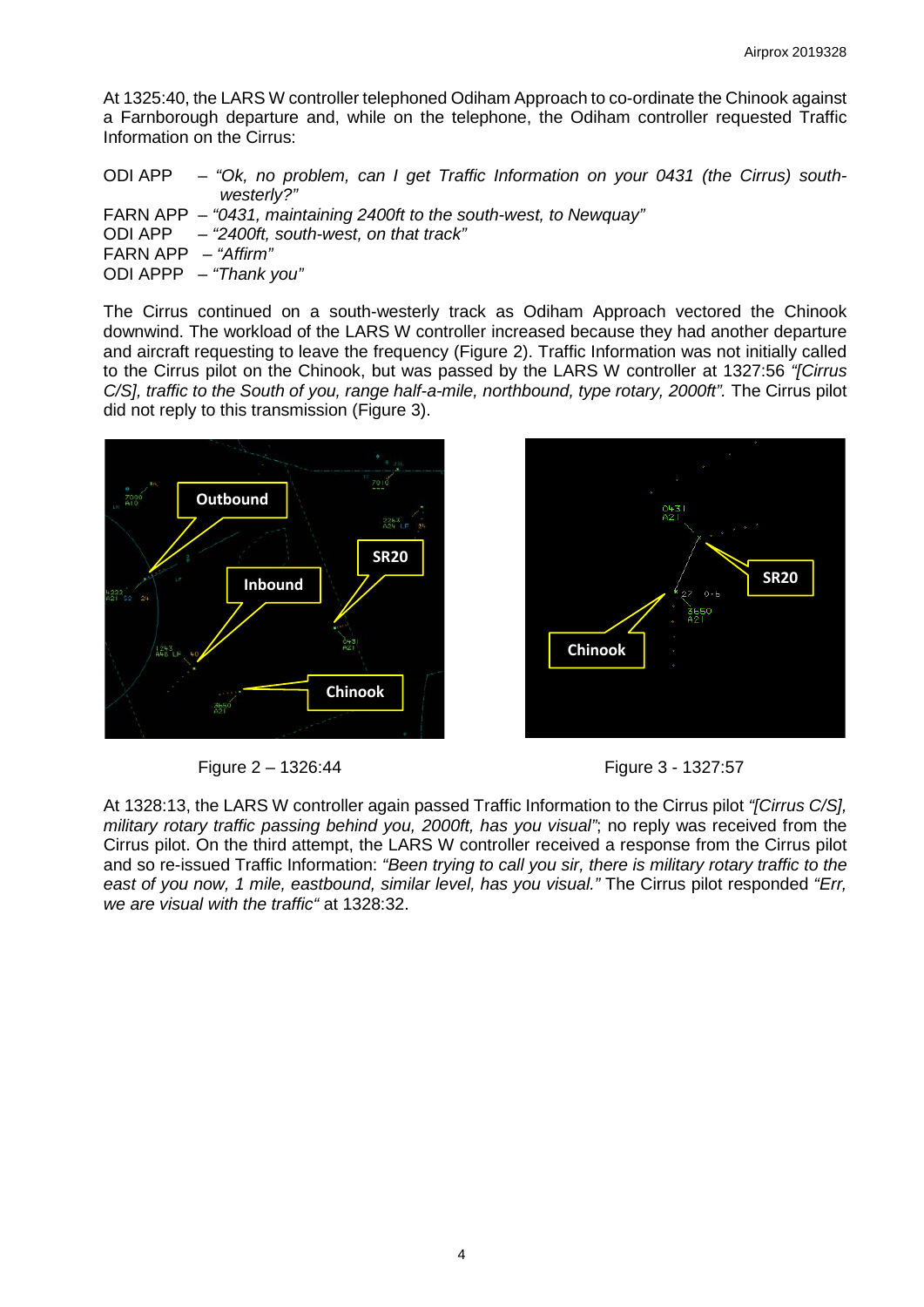

Figure 4 – 1328:04 CPA

The RT and radar recordings were reviewed, and the controller was interviewed. Although this was a retrospective Airprox, due to Farnborough being notified the day after the event, the controller was able to recall much of the event.

The Cirrus pilot was receiving a Traffic Service from Farnborough on the LARS W frequency. The track of the Cirrus took them through the radar pattern for Odiham, but not the MATZ. Procedures between Farnborough and Odiham state that Traffic Information shall be passed to Odiham on any traffic transiting their MATZ working Farnborough while the Odiham radar pattern is active that is of significance to the Odiham pattern traffic. Although the Cirrus was not transiting the MATZ, Traffic Information was passed to Odiham on the intentions and altitude of the Cirrus pilot by Farnborough Radar at 1325:40. It is not standard practice for Odiham to inform Farnborough of the service that their radar pattern traffic is under, but any traffic avoidance or deconfliction is the responsibility of Odiham. Odiham may ask Farnborough for co-ordination with any traffic they are working, such as to route a certain way, or be not above a certain altitude; that was not requested in this instance. After the LARS W controller had passed Traffic Information to Odiham, because Odiham did not request any co-ordination, the LARS W controller would have expected Odiham to vector their aircraft to avoid the Cirrus.

The track of the Cirrus routed to the north of the downwind leg that the Chinook was being vectored on, and the LARS W controller did not call Traffic Information on the Chinook to the Cirrus pilot. This was because the LARS W controller did not think that the Chinook was significant traffic to the Cirrus due to their respective tracks, and the LARS W controller's belief that Odiham would vector round behind the Cirrus. The LARS W controller was busy vectoring approach movements inbound to Farnborough and, when they next checked on the Cirrus, they noticed that Odiham had vectored the Chinook onto a base-leg that was taking it towards the Cirrus. The LARS W controller therefore issued Traffic Information to the Cirrus pilot but received no reply. It took a further 2 attempts to contact the Cirrus pilot and, when they finally replied, they said they were visual with the Chinook.

Of note, the LARS W controller stated that the Chinook crew was visual with the Cirrus. This was not heard on any RT or telephone recordings of the incident because the telephone call from Odiham was answered by another controlling position due to the LARS W controller being busy. This information was then passed to the LARS W controller, who in turn passed it to the Cirrus pilot.

The Cirrus and the Chinook were both operating outside controlled airspace in Class G. The Cirrus pilot was receiving a Traffic Service from Farnborough LARS W and, in accordance with CAP774, was responsible for their own collision avoidance.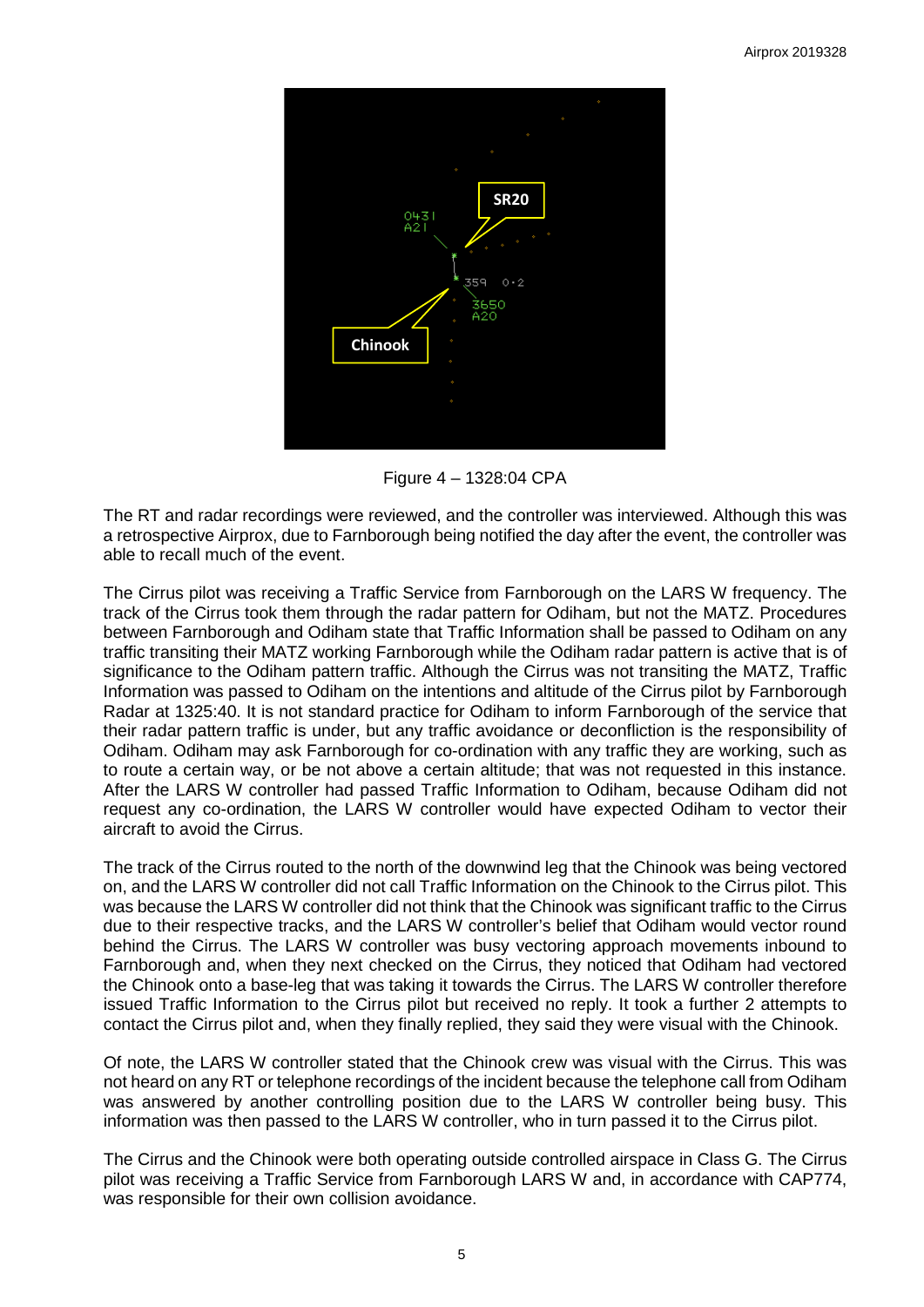Traffic information on the Cirrus was passed to Odiham Approach, as per the MATS Part 2 procedures. No co-ordination was requested by Odiham regarding integrating the Chinook with the Cirrus as they routed through the final approach track. Farnborough therefore expected Odiham to vector the Chinook to remain clear of the Cirrus and, consequently, the Farnborough controller judged that the Chinook would remain well south of the Cirrus and thus Traffic Information was not relevant at that point due to the respective position and tracks of the two aircraft (as per CAP774). When the Farnborough LARS W controller became aware that this was not happening, they passed Traffic Information to the Cirrus pilot on the Chinook. However, the Cirrus pilot had to be called 3 times before they responded to the controller by reporting visual with the Chinook.

#### **CAA ATSI**

Farnborough controllers were required to provide a deconfliction minima of 5NM and 3000ft for Farnborough inbounds and outbounds against all other unknown traffic, because they were operating (at the time of this incident), in Class G airspace. Further, when sequencing aircraft to RW24 at Farnborough, there is a need for extra vigilance when aircraft are being turned onto baseleg to avoid infringing the London CTR (8.5NM final). Also, when on base-leg and final approach they must watch for 'pop-up' traffic and traffic departing Fairoaks airfield, located underneath the final approach, which may require the inbound aircraft to be broken-off the approach.

The Farnborough controller was having to deconflict the departures and arrivals against each other, the Chinook, and the SR20. Also, during the time immediately prior to CPA, the second Farnborough inbound was tracking towards controlled airspace and the controller apparently prioritised the issuing of descent to that aircraft to avoid infringing the London TMA; descent of the inbound had likely been delayed due to the need to pass over the top of the SR20 by at least a 1000ft in accordance with reduced deconfliction minima as previously coordinated with the SR20. It is possible to coordinate a clearance to enter the London TMA with London Terminal Control, but this would have had to have been initiated earlier.

Often at Farnborough, it is the complexity rather than the level of traffic which can be the main factor affecting workload. Forecast periods of medium/high traffic levels are monitored and the Farnborough LARS W/Approach positions normally split in anticipation. At other times, a support controller, if available, can be utilised. It is not known if either option had been considered.

The Farnborough controller did not pass timely Traffic Information to the SR20 pilot on the Chinook. When Traffic Information was first passed, the aircraft were already only 0.5NM apart (at 1327:57), and only the last character of the SR20's callsign was transmitted, which might explain why the pilot of the SR20 did not respond. When the controller called the traffic again at 1328:13, the SR20's callsign was correctly abbreviated but again this did not appear to have been heard by the SR20 pilot.

The SR20 pilot stated in their report that *"we heard a similar call-sign on the radio with an advisory, but not ours"*, although no other similar callsigns were heard in the RTF recording at that time. On both occasions, the Farnborough controller advised the SR20 pilot that the Chinook pilot had them visual, but it is not clear from where the controller obtained this information, as they were not speaking to the Chinook pilot (or Odiham), and this was not reflected in either the Chinook pilot's or the Odiham controller's reports.

#### CAP774 states:

#### **Traffic information**

3.5 The controller shall pass traffic information on relevant traffic, and shall update the traffic information if it continues to constitute a definite hazard, or if requested by the pilot. However, high controller workload and RTF loading may reduce the ability of the controller to pass traffic information, and the timeliness of such information.

*Traffic is normally considered to be relevant when, in the judgement of the controller, the conflicting aircraft's observed flight profile indicates that it will pass within 3 NM and, where level information is*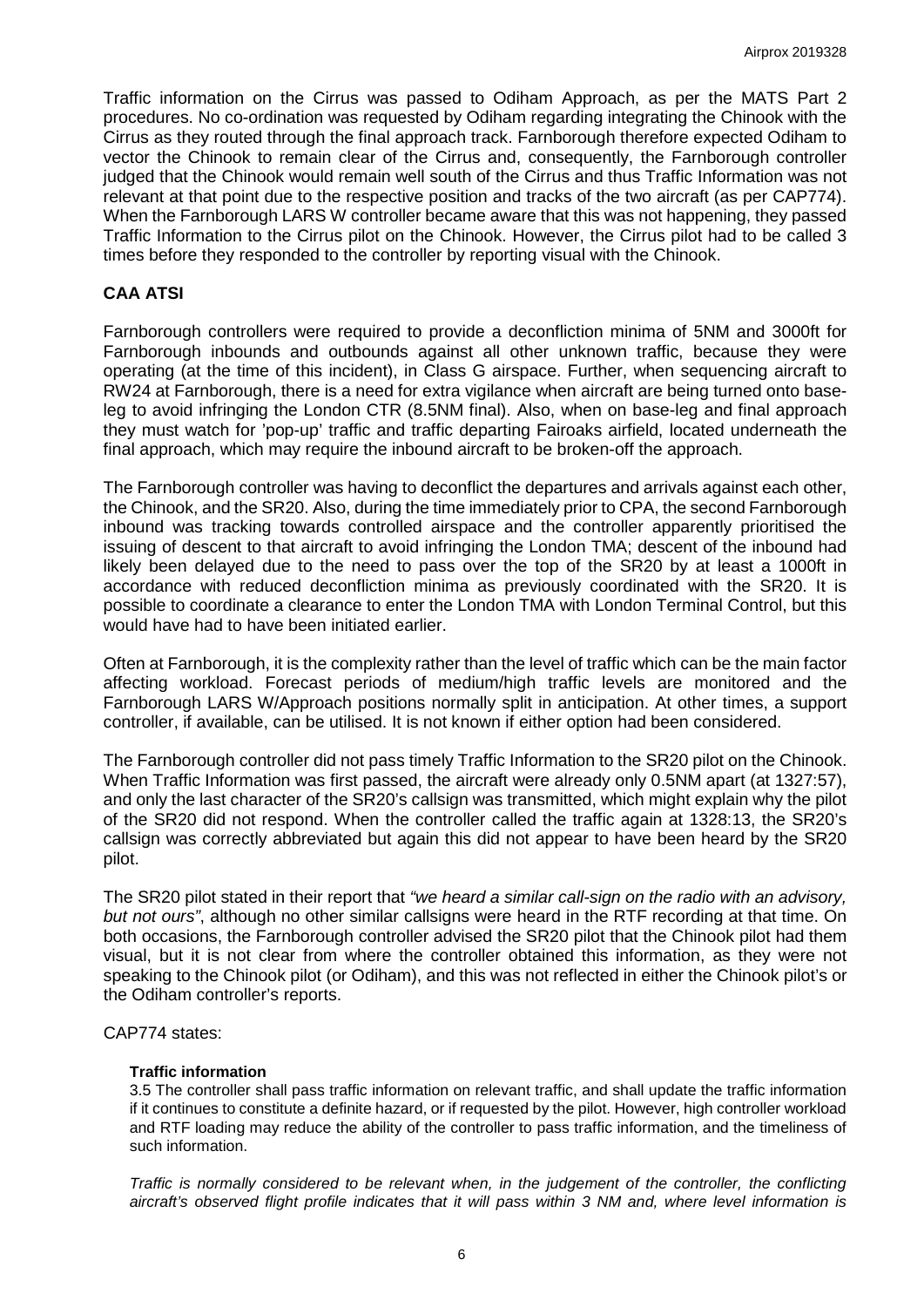*available, 3,000 ft of the aircraft in receipt of the Traffic Service or its level-band if manoeuvring within a level block. However, controllers may also use their judgment to decide on occasions when such traffic is not relevant, e.g. passing behind or within the parameters but diverging. Controllers shall aim to pass information on relevant traffic before the conflicting aircraft is within 5 NM, in order to give the pilot sufficient time to meet his collision avoidance responsibilities and to allow for an update in traffic information if considered necessary.* 

The Airprox took place in Class G airspace where the pilots of both aircraft were receiving a Traffic Service and were both ultimately responsible for their own collision avoidance.

# **Military ATM**

The SR20 was routing at 2100ft in receipt of a Traffic Service from Farnborough LARS. The SR20 pilot reported becoming visual with the Chinook at a range of 2NM with an estimated 100ft separation and, believing that adequate separation existed, took no avoiding action. The Chinook pilot was conducting multiple instrument approaches to RAF Odiham under a reduced Traffic Service due to Odiham operating SSR only. While conducting a simulated No Compass No Gyro approach, the Chinook TAS alerted the crew to a potential conflict and Odiham Approach also passed Traffic Information. The Chinook crew reported visual with the SR20 when it was in their 12 o'clock at an estimated range of 500m and took an avoiding action turn and descent away.

Figures 5-9 show the positions of the Chinook and SR20 at relevant times in the lead-up to, and during, the Airprox. The screenshots are taken from a replay using the Pease Pottage radar, which is not utilised by RAF Odiham, therefore is not representative of the picture available to the Odiham Approach controller.

The Chinook climbed-out from Odiham having completed an instrument approach and was in receipt of a reduced Traffic Service due to Odiham operating SSR only. The Chinook pilot requested a practise NCNG approach culminating in an ILS. At the time the Chinook climbed-out, the SR20 was 27NM to the E of Odiham (Figure 5).



Figure 5 – Chinook climb-out

At 1325:20, Farnborough contacted Odiham to advise that an aircraft would be departing ahead of the Chinook. The Odiham Approach controller requested Traffic Information on the SR20 and was told that it was routing to the south-west at 2400ft. Separation at this point was 11NM (Figure 6). The Odiham Approach controller passed Traffic Information to the Chinook pilot for the first time at 1326:26. Separation at this point was 8NM (Figure 7).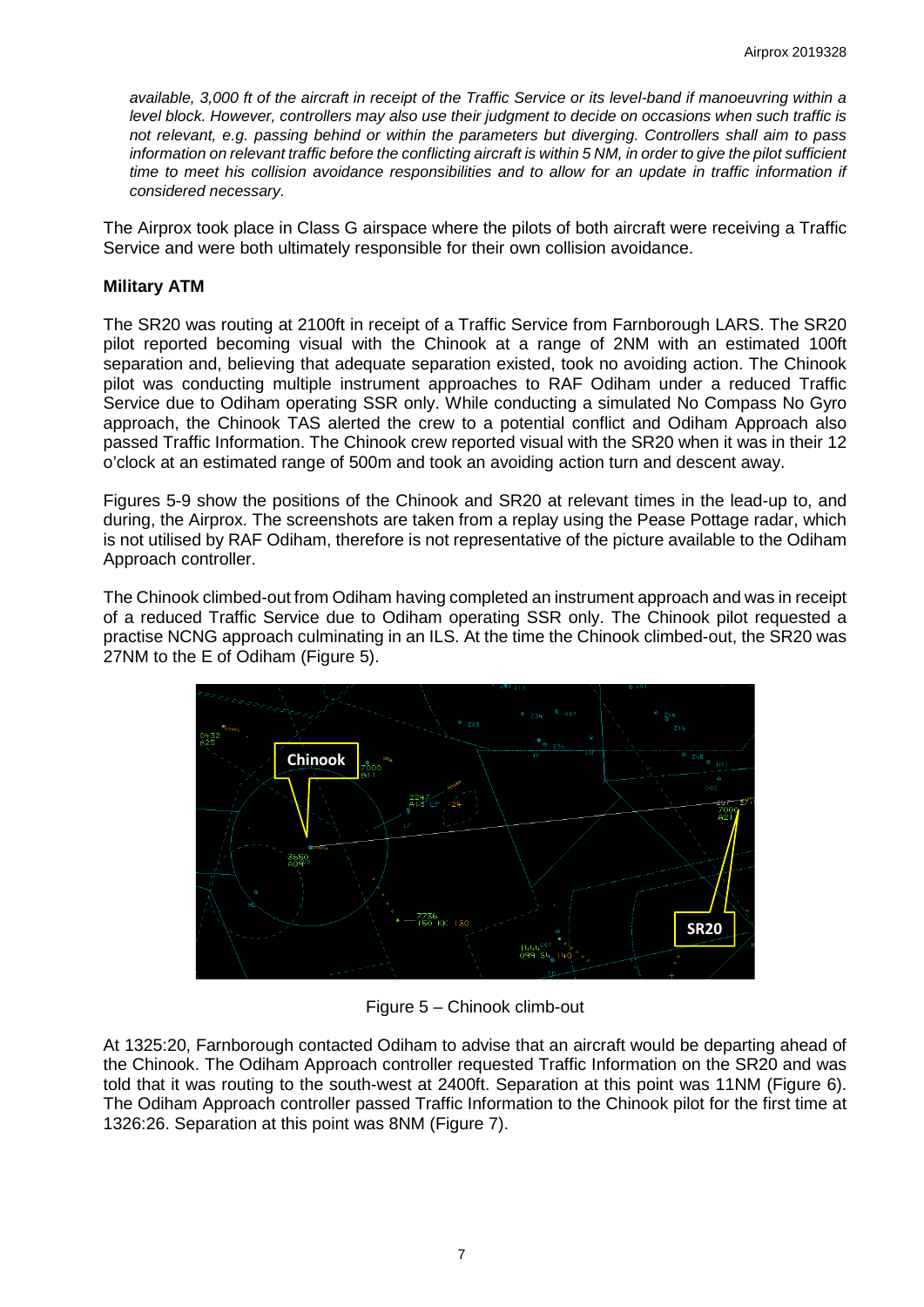

TI between Odiham and Farnborough



The Odiham Approach controller passed Traffic Information for a second and final time at 1327:37. Separation had decreased to 1.5NM but, by this point, the SR20 pilot noted in their report that they were already visual with the Chinook (at 2NM) (Figure 8). The Chinook pilot reported being visual with the SR20 some 10sec after this final piece of Traffic Information. By this point separation had decreased to 1.2NM (Figure 9).





Figure  $8 - 2^{nd}$  TI to the Chinook pilot Figure 9 – Chinook pilot visual with SR20

CPA occurred approximately 15sec after the Chinook pilot reported visual and was measured at 0.2NM and 100ft.

The Odiham Approach controller stated that they intended to keep the Chinook on a reasonably tight pattern (ahead of the SR20) but 'overshot' a little, which placed the aircraft closer than anticipated. However, a NCNG approach is always difficult for a controller to vector and this would have been made even more so by operating SSR only with its update rate inherently slower than primary radar. Notwithstanding, Traffic Information was passed to the Chinook pilot on 2 occasions, which allowed the Chinook crew to become visual with the SR20 at 1.2NM, by which point the SR20 pilot was already visual with the Chinook.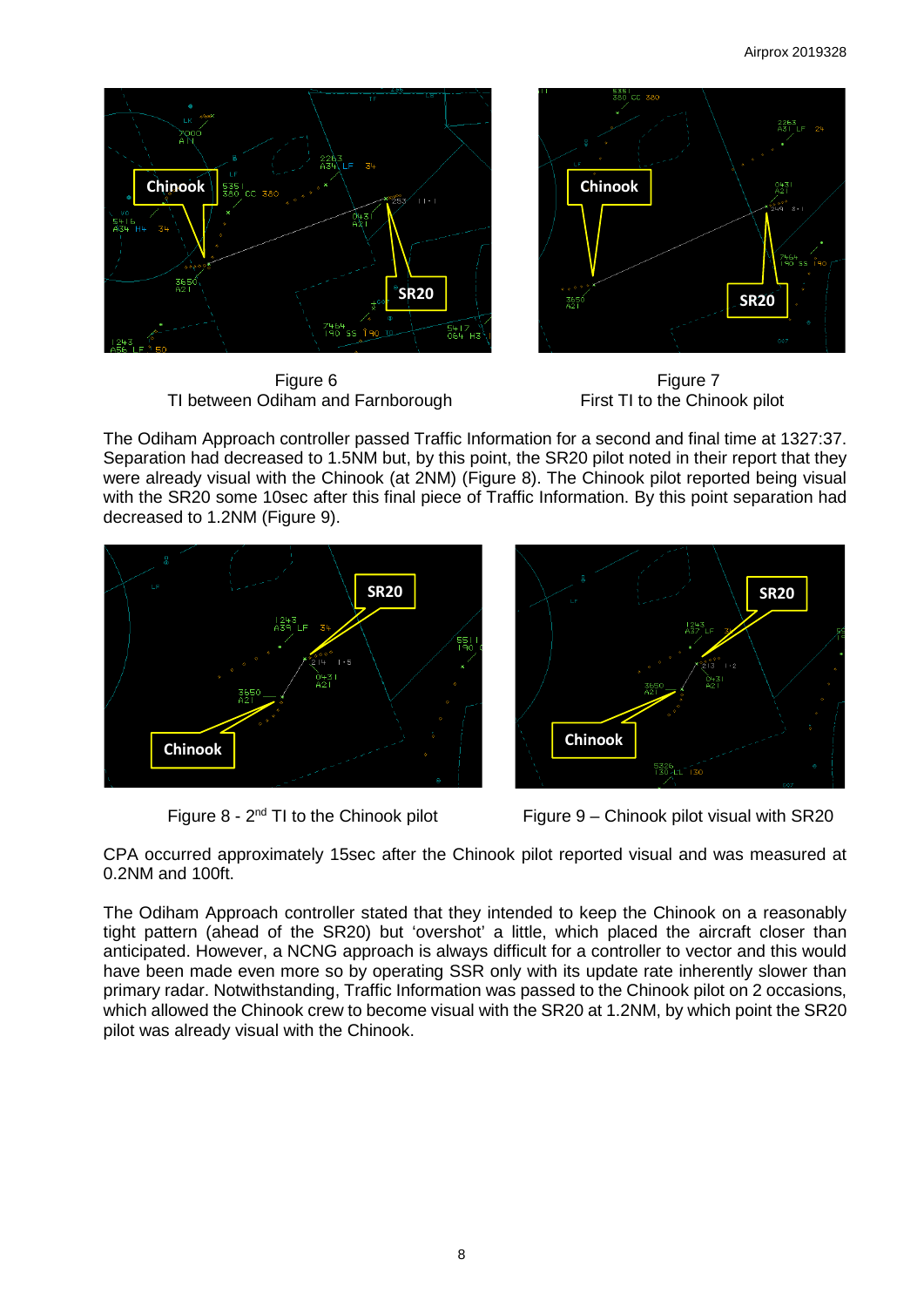# **UKAB Secretariat**

The Chinook and Cirrus SR20 pilots shared an equal responsibility for collision avoidance and not to operate in such proximity to other aircraft as to create a collision hazard. [1](#page-8-0) If the incident geometry is considered as converging then the Chinook pilot was required to give way to the Cirrus SR[2](#page-8-1)0.<sup>2</sup>

#### **Comments**

# **JHC**

This airprox occurred in good weather conditions with both aircraft in receipt of a Traffic Service. Odiham was operating SSR-alone and the Chinook pilot had been informed on initial climb-out of '*reduced traffic information, operating SSR-alone'*. On this approach, the Chinook pilot had elected to carry out a practise NCNG approach.

During the downwind leg, Traffic Information on the SR20 was obtained from Farnborough LARS but, as the Chinook was under a Traffic Service, this information was simply used to build the SA of the controller and the Chinook pilot, with no requirement for coordination. The Odiham controller called the SR20 to the Chinook pilot initially at 8NM and then shortly after, before the Chinook pilot was visual, began a turn to the north with the intention of routing behind. Whilst the controller did not intend to vector the aircraft into confliction, this Airprox serves as a warning for the caution required when controlling NCNG aircraft and, in particular, if operating SSR-alone. With turns difficult to judge even with the aid of Primary Surveillance Radar, a more conservative estimate, foregoing expedition, would have been more appropriate in this instance. Both TAS and the controller alerted the Chinook pilot to the conflicting aircraft, which eventually led to a positive sighting and effective avoiding action.

#### **Summary**

 $\overline{\phantom{a}}$ 

An Airprox was reported when a Chinook and a Cirrus SR20 flew into proximity 5NM SE of Farnborough at 1328hrs on Thursday 5<sup>th</sup> December 2019. Both pilots were operating under VFR in VMC, the Chinook pilot in receipt of a Traffic Service from Odiham Approach and the Cirrus SR20 pilot in receipt of a Traffic Service from Farnborough LARS W.

# **PART B: SUMMARY OF THE BOARD'S DISCUSSIONS**

Information available consisted of reports from the pilots of both aircraft, transcripts of the relevant RT frequencies, radar photographs/video recordings, reports from the air traffic controllers involved and reports from the appropriate ATC and operating authorities. Relevant contributory factors mentioned during the Board's discussions are highlighted within the text in bold, with the numbers referring to the Contributory Factors table displayed in Part C.

Due to the exceptional circumstances presented by the coronavirus pandemic, this incident was assessed as part of a 'virtual' UK Airprox Board meeting where members provided a combination of written contributions and dial-in/VTC comments. Although not all Board members were present for the entirety of the meeting and, as a result, the usual wide-ranging discussions involving all Board members were more limited, sufficient engagement was achieved to enable a formal assessment to be agreed along with the following associated comments.

The Board first considered the actions of the Chinook pilot and wondered why, having received Traffic Information on the Cirrus at a range of 8NM, he had then not questioned the northerly turn issued by the Odiham controller. Members agreed that the most likely explanation was that he had not assimilated the relative position of the Cirrus and that the turn would then place the 2 aircraft into conflict (**CF6**). A lengthy discussion followed regarding the Chinook pilot's 'visual' call in response to the Odiham controller's issuance of Traffic Information at a range of 1.5NM from the Cirrus. Members wondered

<span id="page-8-0"></span><sup>1</sup> SERA.3205 Proximity. MAA RA 2307 paragraphs 1 and 2.

<span id="page-8-1"></span><sup>2</sup> SERA.3210 Right-of-way (c)(2) Converging. MAA RA 2307 paragraph 12.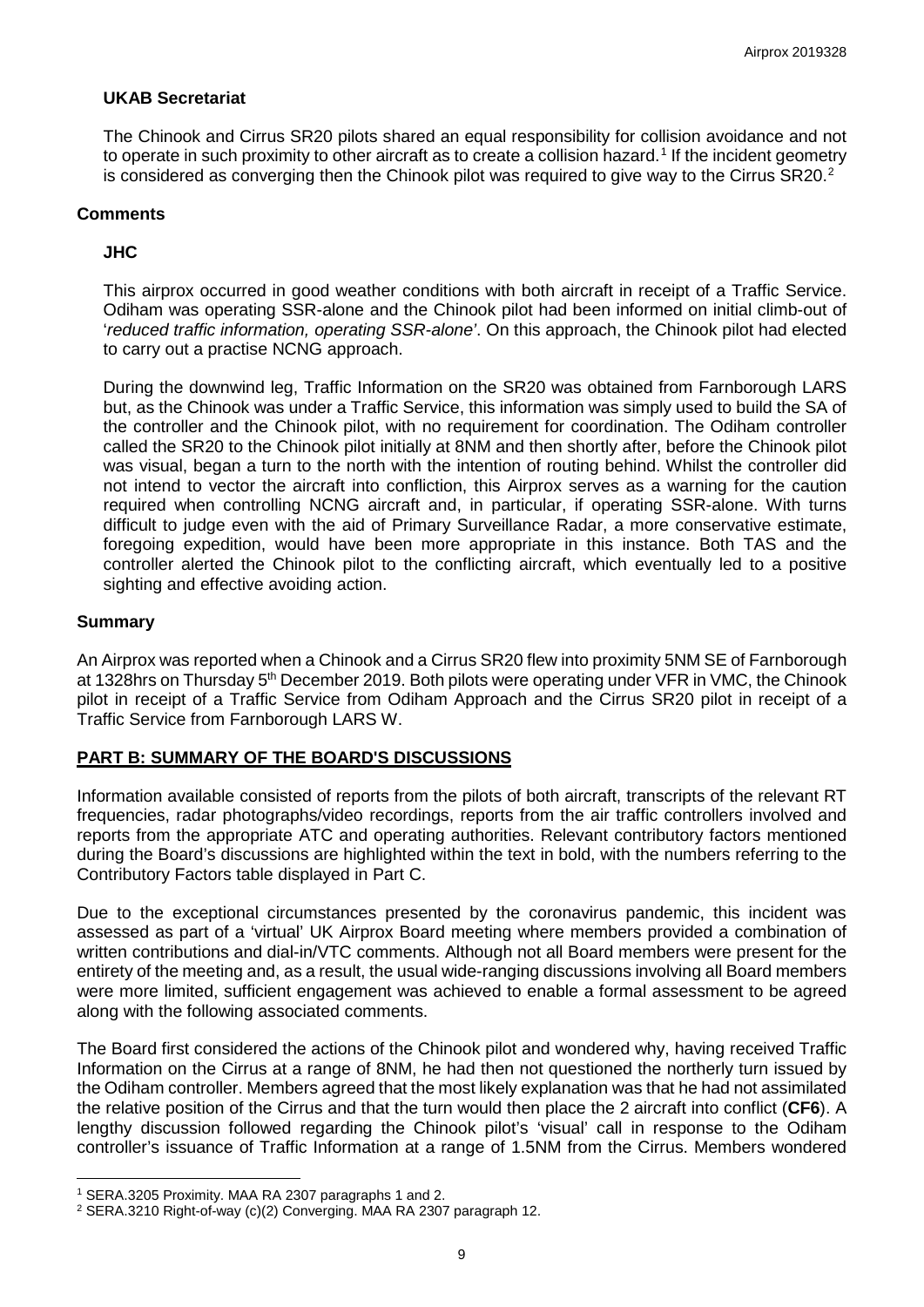why, having called visual, the Chinook pilot had then continued on track towards the Cirrus. A controller member proffered that, being concerned by the proximity of the TAS contact (**CF7, CF8**), and while searching for both the TAS contact and the traffic that the controller had called, perhaps the Chinook pilot had been visual with the Farnborough inbound track that was approximately 0.5NM beyond and 1500ft above the Cirrus at the time the Traffic Information had been passed. Members agreed that this was could indeed have been the case and, therefore, that the Chinook pilot had sighted the Cirrus late (**CF9**).

The Board then considered the actions of the Cirrus pilot and was heartened that he had agreed a Traffic Service from Farnborough LARS to aid his situational awareness. Members noted that he had become visual with the Chinook at a range of approximately 2NM and had considered that, under SERA.3210, it was for the Chinook pilot to give way to his aircraft. The Board felt that, although he had evidently not been concerned by the proximity of the Chinook (**CF10**), in maintaining course, speed and altitude he had assumed that the Chinook pilot had been visual with his aircraft, which had not been the case. Members felt that a more prudent course of action from the Cirrus pilot may have been to climb, descend or alter course to increase separation.

Turning to the actions of the controllers involved, the Board heard from an ATC advisor that the operating principles in the airspace shared by Farnborough and Odiham dictate that the Odiham controllers are expected to avoid Farnborough traffic, and that this had been a reasonable expectation on the part of the Farnborough controller once information had been exchanged with the Odiham controller on their respective tracks. However, subsequent to the Board meeting, further engagement between the UKAB Secretariat and Odiham took place regarding the understanding of controllers at Odiham *vis-à-vis* the Farnborough controller's expectations. The Letter of Agreement in force at the time of the Airprox was provided and this does not mention that Odiham controllers are expected to avoid Farnborough LARS tracks. Regarding the lack of primary radar at Odiham on this day, a military member advised that there is currently no capability to accurately simulate the radar refresh rate of SSR-alone in the synthetic environment and, therefore, the only opportunity controllers had to practise controlling an aircraft under NCNG conditions when operating SSR-alone was in the live environment. Therefore, the Board felt that the Odiham controller had misjudged the lower refresh-rate of the SSR (**CF2**) and, therefore, the timing of the base-leg turn for the Chinook and had inadvertently vectored the aircraft into conflict with the Cirrus (**CF1, CF4**). Members considered that, once the Chinook had turned towards the Cirrus, either controller could have intervened to resolve the conflict, but that the lower refresh-rate of the Odiham controller's SSR, and the Farnborough controller's expectation that the Odiham controller would avoid the Cirrus, led to a late detection of the conflict from both controllers (**CF3**). The Board also felt that, although the Farnborough controller had issued Traffic Information on the Chinook to the Cirrus pilot as soon as he had detected the conflict, it had, nonetheless, been late (**CF5**). That said, the Board noted that the Farnborough controller's expectation that the Odiham controller would have avoided the Cirrus probably led to a decreased scan of the Cirrus' track on the part of the Farnborough controller.

In considering the risk involved in this Airprox, members took into account the fact that the Chinook pilot had probably misidentified the traffic called to him by the Odiham controller when he had been turned onto the base leg and that, when he had sighted the Cirrus at closer range, he had manoeuvred his aircraft both horizontally and vertically to increase the separation. However, they also noted that the Cirrus pilot stated in his report that he had been visual with the Chinook at a range of approximately 2NM and that this had, therefore, effectively removed any collision risk. Consequently, the Board unanimously agreed that, although safety had been degraded, no risk of collision had existed; Risk Category C.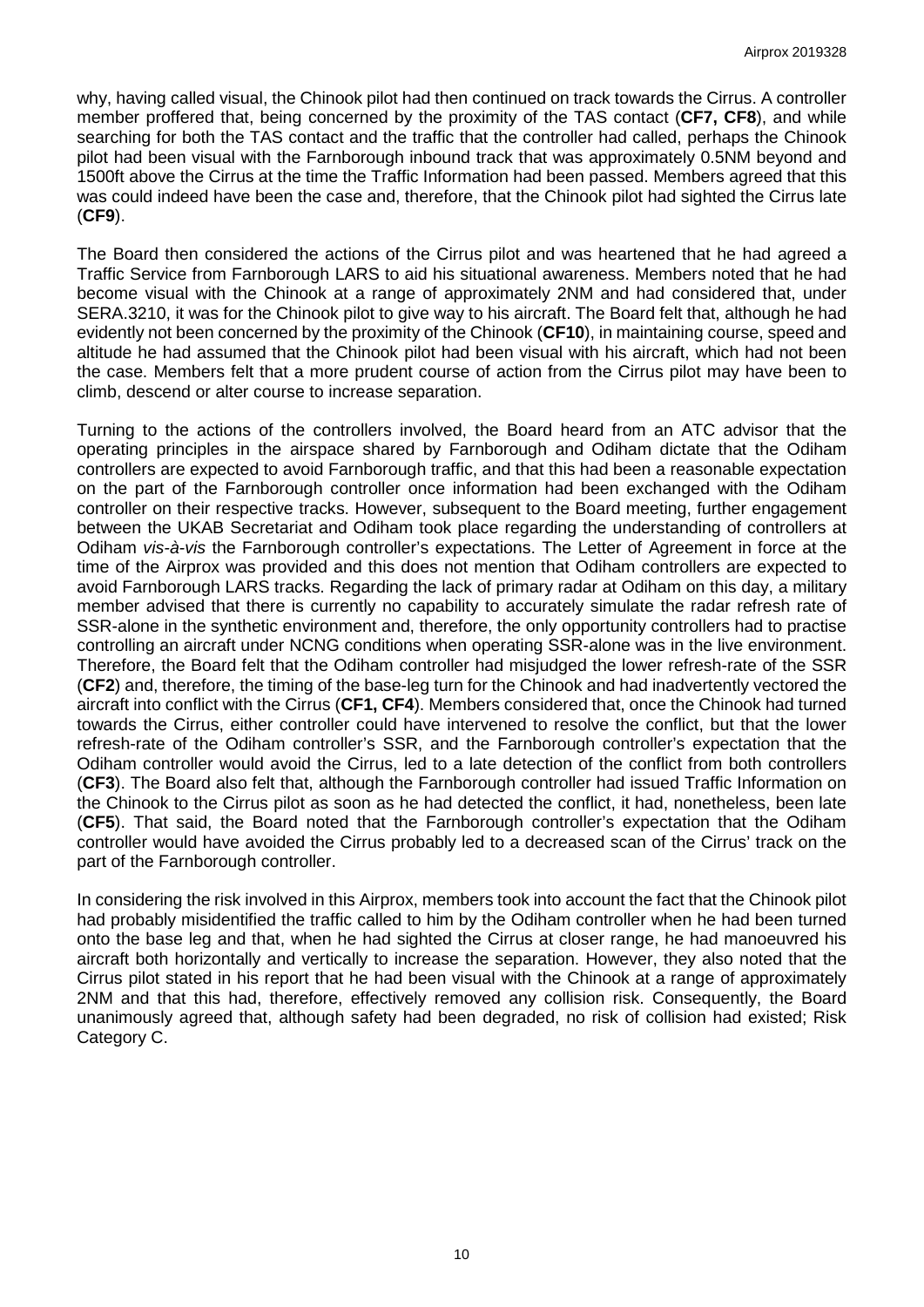# **PART C: ASSESSMENT OF CONTRIBUTORY FACTORS AND RISK**

# Contributory Factors:

|                | 2019328                                                                              |                                                            |                                                               |  |  |  |  |  |  |
|----------------|--------------------------------------------------------------------------------------|------------------------------------------------------------|---------------------------------------------------------------|--|--|--|--|--|--|
| <b>CF</b>      | Factor                                                                               | <b>Description</b>                                         | Amplification                                                 |  |  |  |  |  |  |
|                | <b>Ground Elements</b>                                                               |                                                            |                                                               |  |  |  |  |  |  |
|                |                                                                                      | <b>• Regulations, Processes, Procedures and Compliance</b> |                                                               |  |  |  |  |  |  |
| $\mathbf{1}$   | <b>Human Factors</b>                                                                 | • ATM Regulatory Deviation                                 | Regulations and/or procedures not complied with               |  |  |  |  |  |  |
|                | • Manning and Equipment                                                              |                                                            |                                                               |  |  |  |  |  |  |
| $\overline{2}$ | Organisational                                                                       | • Aerodrome and ATM Equipment                              | Inadequate or unavailable equipment                           |  |  |  |  |  |  |
|                | • Situational Awareness and Action                                                   |                                                            |                                                               |  |  |  |  |  |  |
| 3              | <b>Human Factors</b>                                                                 | • Conflict Resolution- Inadequate                          |                                                               |  |  |  |  |  |  |
| 4              | <b>Human Factors</b>                                                                 | • Inappropriate Clearance                                  | Controller instructions contributed to the conflict           |  |  |  |  |  |  |
| 5              | <b>Human Factors</b>                                                                 | • Traffic Management Information Provision                 | Not provided, inaccurate, inadequate, or late                 |  |  |  |  |  |  |
|                | <b>Flight Elements</b>                                                               |                                                            |                                                               |  |  |  |  |  |  |
|                | • Situational Awareness of the Conflicting Aircraft and Action                       |                                                            |                                                               |  |  |  |  |  |  |
| 6              | <b>Human Factors</b>                                                                 | • Understanding/Comprehension                              | Pilot did not assimilate conflict information                 |  |  |  |  |  |  |
| 7              | • Interpretation of Automation or Flight Deck<br><b>Human Factors</b><br>Information |                                                            | Pilot was concerned by the proximity of the other<br>aircraft |  |  |  |  |  |  |
|                | • Electronic Warning System Operation and Compliance                                 |                                                            |                                                               |  |  |  |  |  |  |
| 8              | Contextual                                                                           | • ACAS/TCAS TA                                             | <b>TCAS TA / CWS indication</b>                               |  |  |  |  |  |  |
|                | • See and Avoid                                                                      |                                                            |                                                               |  |  |  |  |  |  |
| 9              | <b>Human Factors</b>                                                                 | • Monitoring of Other Aircraft                             | Late-sighting by one or both pilots                           |  |  |  |  |  |  |
| 10             | <b>Human Factors</b>                                                                 | • Perception of Visual Information                         | Pilot perceived there was no conflict                         |  |  |  |  |  |  |

#### Degree of Risk: C

#### Safety Barrier Assessment<sup>[3](#page-10-0)</sup>

In assessing the effectiveness of the safety barriers associated with this incident, the Board concluded that the key factors had been that:

# **Ground Elements:**

 $\overline{\phantom{a}}$ 

**Regulations, Processes, Procedures and Compliance** were assessed as **partially effective** because the Odiham Approach controller vectored the Chinook into the path of the Cirrus SR20.

**Manning and Equipment** were assessed as **partially effective** because the Odiham controller had no Primary Surveillance Radar and was working SSR-alone.

**Situational Awareness of the Confliction and Action** were assessed as **ineffective** because the Farnborough LARS W controller expected the Odiham Approach controller to vector the Chinook behind the Cirrus SR20 but the Odiham Approach controller misjudged the turn and vectored the Chinook in front of it.

<span id="page-10-0"></span><sup>&</sup>lt;sup>3</sup> The UK Airprox Board scheme for assessing the Availability, Functionality and Effectiveness of safety barriers can be found on the [UKAB Website.](http://www.airproxboard.org.uk/Learn-more/Airprox-Barrier-Assessment/)